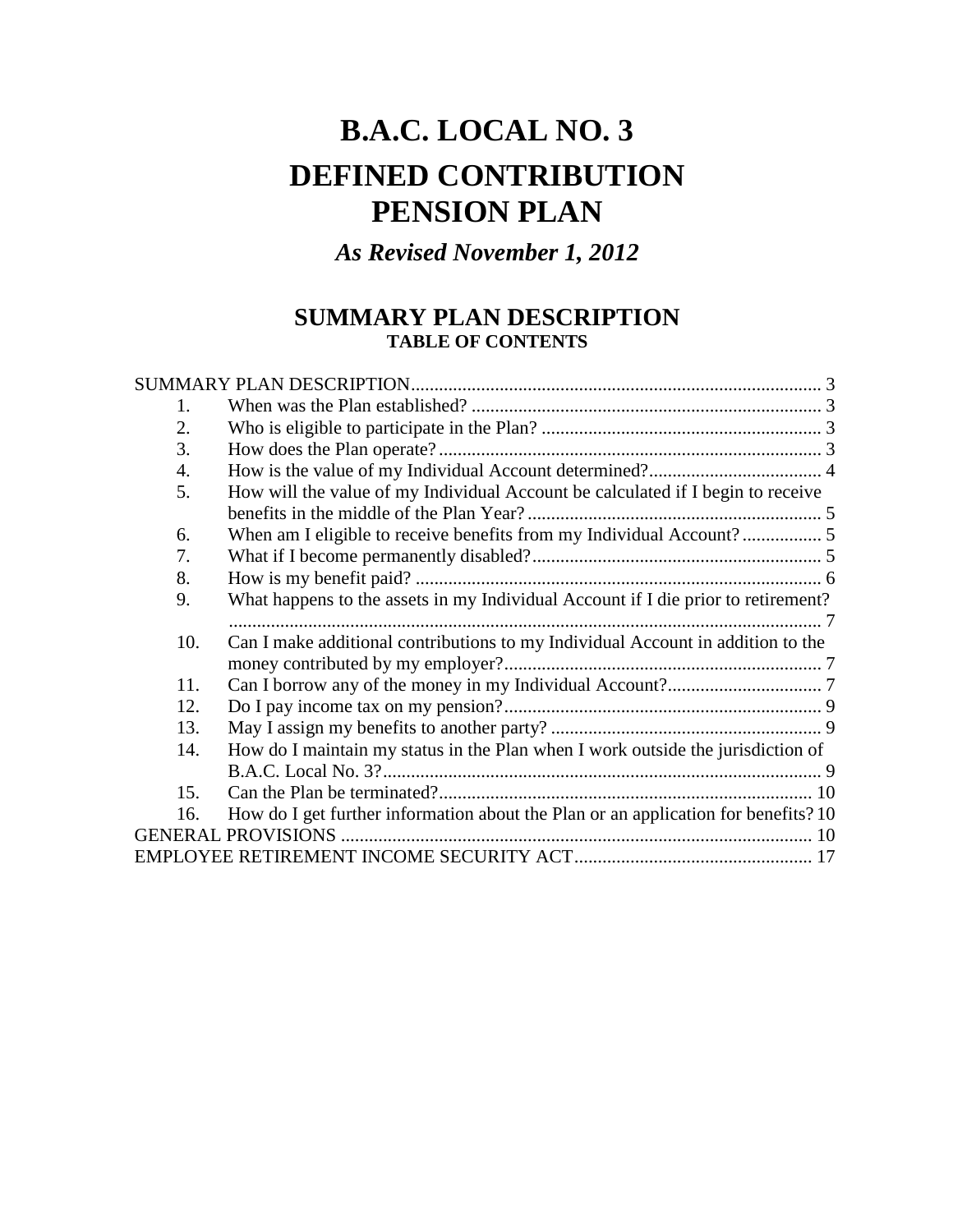#### **Disclaimer**

This Summary Plan Description outlines the basic rules which govern how you earn benefits, when you become eligible for payment, and the choices available to you concerning the way your benefits will be paid. You should refer to the Plan Document, copies of which can be obtained from the Administration Office, for a full description of the Plan. In the event that there is a discrepancy in the way the Plan could be interpreted between this Summary and the Plan Document, the Plan Document will prevail.

Only the full Board of Trustees is authorized to interpret the Plan. The Board has discretion to decide all questions about the Plan. No individual trustee, employer, union representative or other person has authority to interpret the Plan on behalf of the Board or to act as an agent of the Board.

The Board has authorized the Administration Office to respond in writing to your written questions. If you have an important question about your benefits, you should write to the Administration Office for a definitive answer. To obtain an accurate answer, you will need to provide complete and accurate information about your situation. The fact that you have received a written statement from the Administration Office is not a guarantee of benefits when there is a clear discrepancy between the statement and the Plan document once all of the facts of the matter are known.

As a courtesy to you, the Administration Office also may respond informally to oral questions. Oral information and answers are not binding upon the Board and cannot be relied on in any dispute concerning your benefits.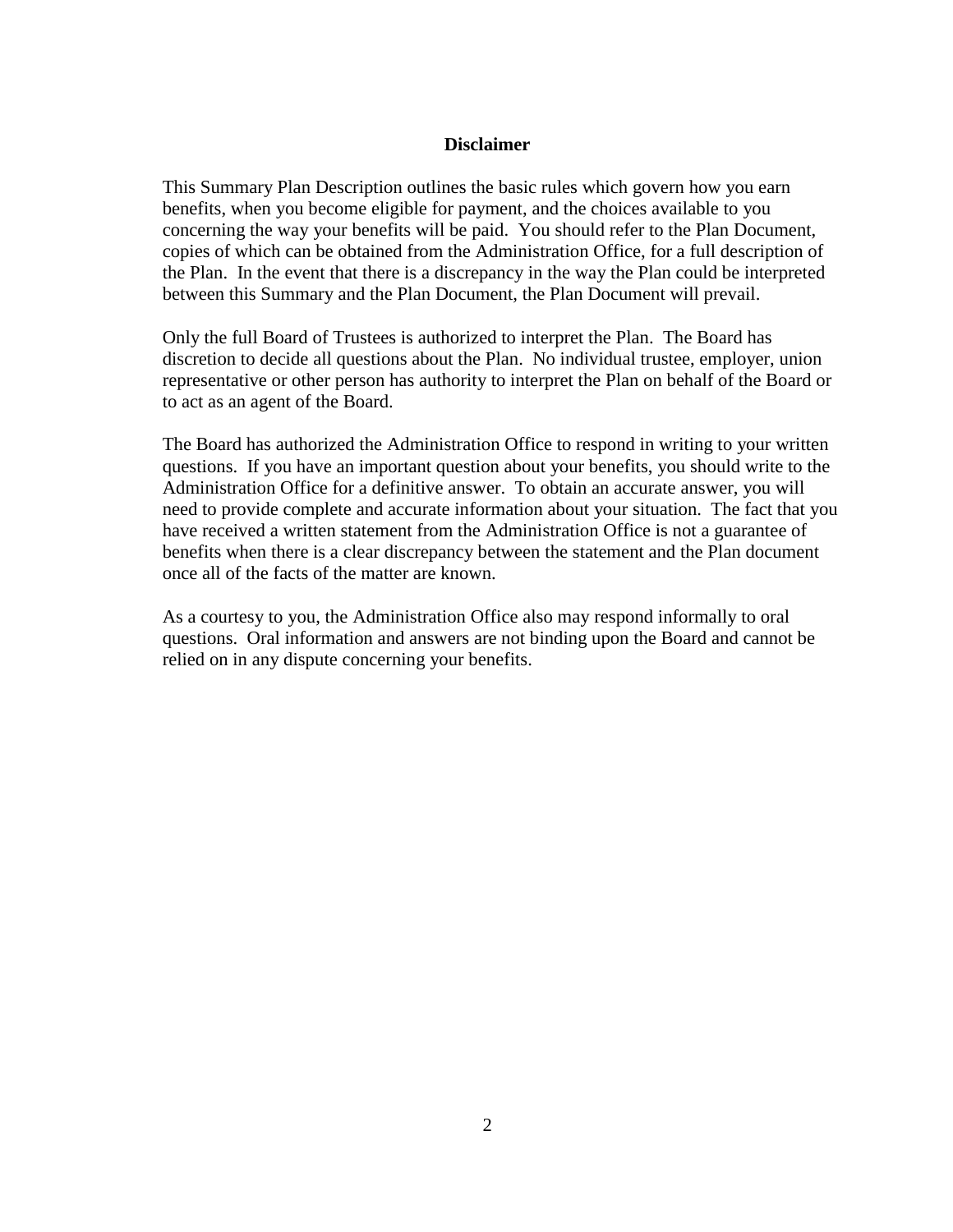# **B.A.C Local No. 3**

## **PENSION TRUST FUND**

# **Defined Contribution Plan Summary Plan Description**

## **1. WHEN WAS THE PLAN ESTABLISHED?**

The Plan was originally established July 1, 1982 as the Supplemental Retirement Benefit Plan of Bricklayers Local Union No. 8 and was restated effective May 18, 1994. Effective July 1, 1994, the San Jose B.A.C. Local No. 10 Defined Contribution Pension Plan was merged into this Plan and the Plan was restated and renamed the B.A.C. Local No. 3 Defined Contribution Pension Plan. The Plan was restated again effective July 1, 1999 and most recently, effective July 1, 2012. This Summary covers the restated Plan effective July 1, 2012 and includes all Plan amendments through Amendment 28 to the 1999 restatement, which was adopted on July 31, 2012. You should refer to the prior Plan documents for the provisions of the Plan in effect prior to July 31, 2012.

Prior to July 1, 2012, the Plan was a defined contribution, money purchase pension plan. As of July 1, 2012, the Plan is a defined contribution, profit sharing plan. The money purchase and profit sharing contributions are maintained separately under the Plan.

## **2. WHO IS ELIGIBLE TO PARTICIPATE IN THE PLAN?**

If you work for an Employer represented by the California Conference of Mason Contractors, Inc., or who is otherwise signatory to a Collective Bargaining Agreement with Local No. 3, which requires contributions to this Plan, you are a Participant in the Plan. Officers, agents, representatives, and employees of the local union who are Participants in the Plan based on previous work under a bargaining agreement are also eligible to participate in the Plan provided the union makes contributions on their behalf on the same basis as Employees covered by the bargaining agreement. In addition, effective July 1, 2006, any Participant who becomes an officer or shareholder of an Employer may continue to participate as long as he meets the Board of Trustees' approval, he is working with the tools of the trade, the Employer is incorporated and has at least one non-owner employee who is part of the bargaining unit, the Employer signs a participation agreement, and such participation meets the requirements under applicable law.

## **3. HOW DOES THE PLAN OPERATE?**

Your Employer makes contributions to the Trust Fund in accordance with the provisions of the relevant Collective Bargaining Agreement for each hour that you work in Covered Employment. When contributions are first received on your behalf, an **Individual Account** is established in your name. You are always 100% vested in the value of your Individual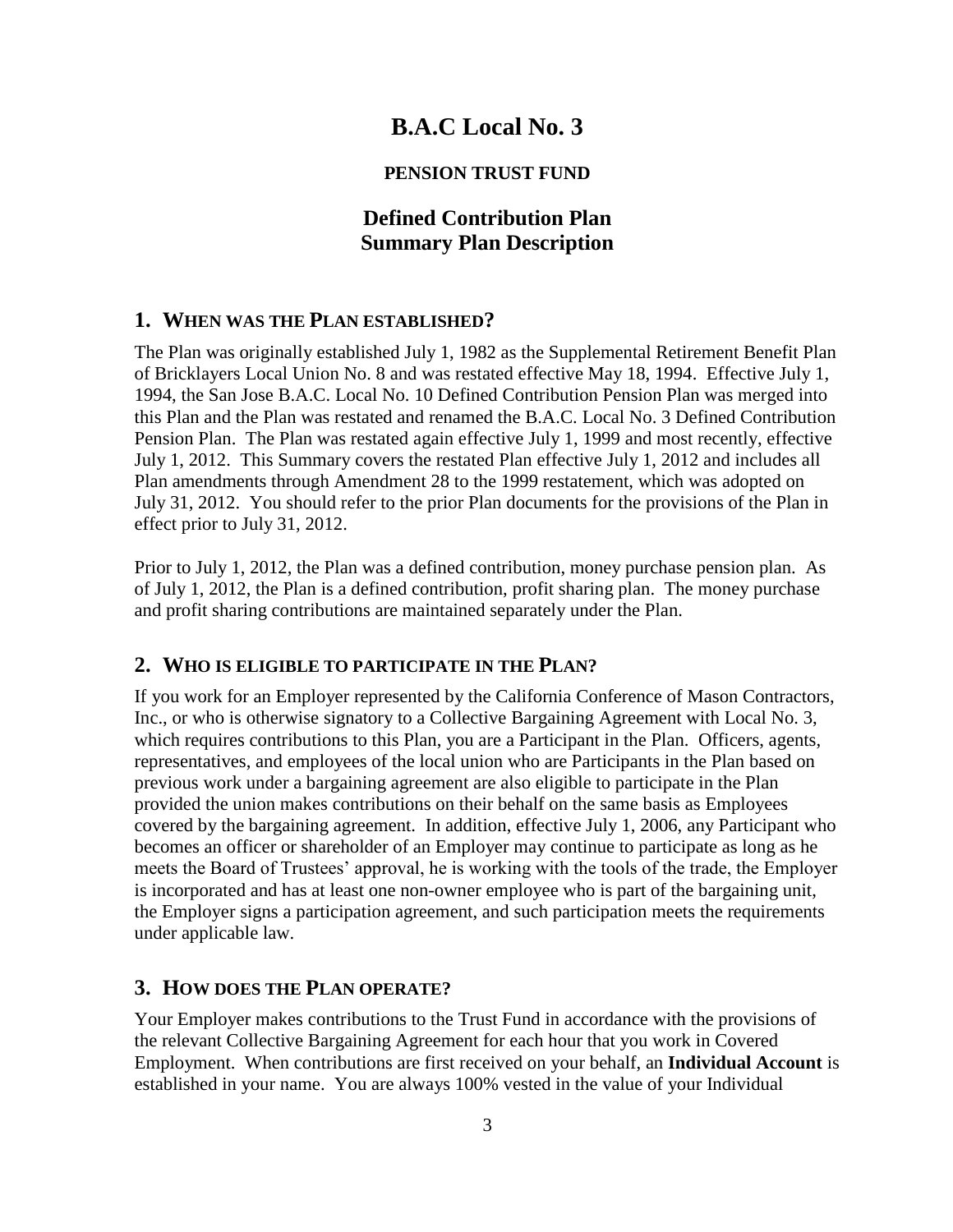Account. Your Individual Account refers to your total account balance in the Plan, which is comprised of money purchase contributions (made prior to July 1, 2012), profit sharing contributions (made on and after July 1, 2012), rollover contributions, if applicable, and all associated earnings. Refer to Question 4 below for an explanation of how the value of your account is determined.

An account for rollover contributions may be established for former participants in the Bricklayers Local 1 Pension Trust.

**Note**: Individual Accounts are kept for accounting and administrative purposes, but not for investment purposes. All of the assets of the Plan are pooled for investment purposes and invested in accordance with the investment policies of the Board of Trustees. This Plan does not provide for investment direction by Plan Participants.

# **4. HOW IS THE VALUE OF MY INDIVIDUAL ACCOUNT DETERMINED?**

The Administration Office determines the value of each Individual Account as of July 1, October 1, January 1, and April 1 each year. Each of these dates is referred to as a Valuation Date. Each quarter, you will receive a notice of the amount allocated to your Individual Account as of the Valuation Date. In the event of a major adjustment in the public securities markets, or for any other reason that the Board of Trustees determines it appropriate, the Trustees reserve the right to make mid-quarter valuations.

Your Individual Account balance is calculated as follows:

- a) Your account balance as of the previous Valuation Date;
- b) Plus contributions received on your behalf during the quarter;
- c) Plus (or minus) your proportional share of the net investment income earned by the Plan during the quarter.

Net investment income is calculated as follows:

- a) total investment income earned in the quarter, plus (or minus) any market value changes in the value of the assets, less expenses of the Plan for investment services, safekeeping of the Fund's assets, cost of administration of the Plan and all other costs incurred in the operation of the Plan; divided by
- b) the sum of the balances of all Individual Accounts as of the end of the previous quarter less the value of any terminated Individual Accounts or any other withdrawals made during the quarter, including loans.

The net investment income will be credited to each Individual Account in the ratio that the hours worked by each Participant during the applicable period bears to the total hours worked by all Participants during the same period, adjusted by the applicable hourly contribution rate.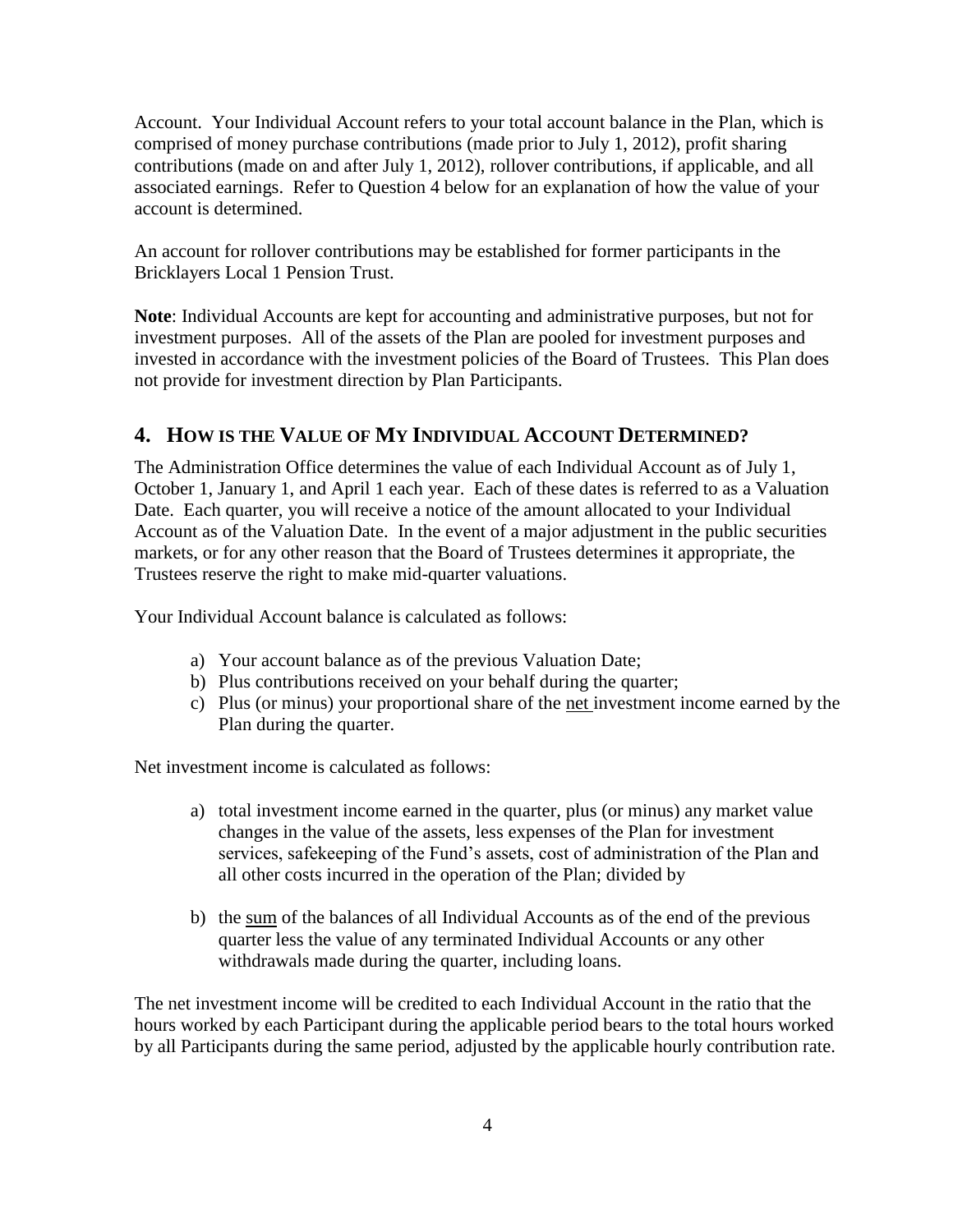**Note**: Contributions are credited to each Individual Account at the time they are received, which is generally by the  $15<sup>th</sup>$  of the month following the work month. Therefore, a July 1 valuation will not usually include contributions for work performed in the month of June or contributions for prior months if the Employer is delinquent. These contributions will show on the following quarter's valuation.

Rollover Contribution Subaccounts will be credited with net income in the same manner as the Individual Accounts, but will not be credited with Employer Contributions.

Each year you should review your Individual Account statement and notify the Administration Office immediately if you believe the statement is incorrect.

# **5. HOW WILL THE VALUE OF MY INDIVIDUAL ACCOUNT BE CALCULATED IF I BEGIN TO RECEIVE BENEFITS IN THE MIDDLE OF THE QUARTER?**

If you retire at any time other than on a Valuation Date (July 1, October 1, January 1, or April 1), your benefits will be calculated based on the value of your Individual Account as of the previous Valuation Date plus any additional employer contributions received since that date, less administrative charges. You may defer the distribution of your entire account until after the next Valuation in order to receive your pro-rata share of the earnings through the Valuation Date just prior to distribution.

# **6. WHEN AM I ELIGIBLE TO RECEIVE BENEFITS FROM MY INDIVIDUAL ACCOUNT?**

You will qualify for benefits from this Plan when you qualify for either Early or Normal Retirement under the Defined Benefit Plan of the B.A.C. Local No. 3 Pension Trust or the date after your 55<sup>th</sup> birthday that you actually retire from Covered Employment. You must file an application with the Administration Office and provide any required information.

You may also apply for a lump-sum distribution of your entire Individual Account from this Plan after you have ceased to be employed in the Masonry industry within the state of California for at least 36 consecutive months (and no hours have been credited to you during said 36 months) but only if the total Employer Contributions to your Account (not including investment earnings) are no more than \$3,500.

## **7. WHAT IF I BECOME PERMANENTLY DISABLED?**

If you become permanently disabled, you will be entitled to a distribution of your Individual Account on the same terms as if you had retired. You will be considered to be permanently disabled if the Board of Trustees determines, on the basis of medical evidence provided to them, that you are unable to perform the work of a bricklayer, stonemason, tuck pointer and cleaner, terrazzo worker, an apprentice in any of those trades or any other worker within the work jurisdiction of Local Union #3 as determined by the International Union of Bricklayers and Allied Craftsmen, AFL-CIO, because of any medically determinable physical or medical impairment which can be expected to result in death or could be of long continued duration.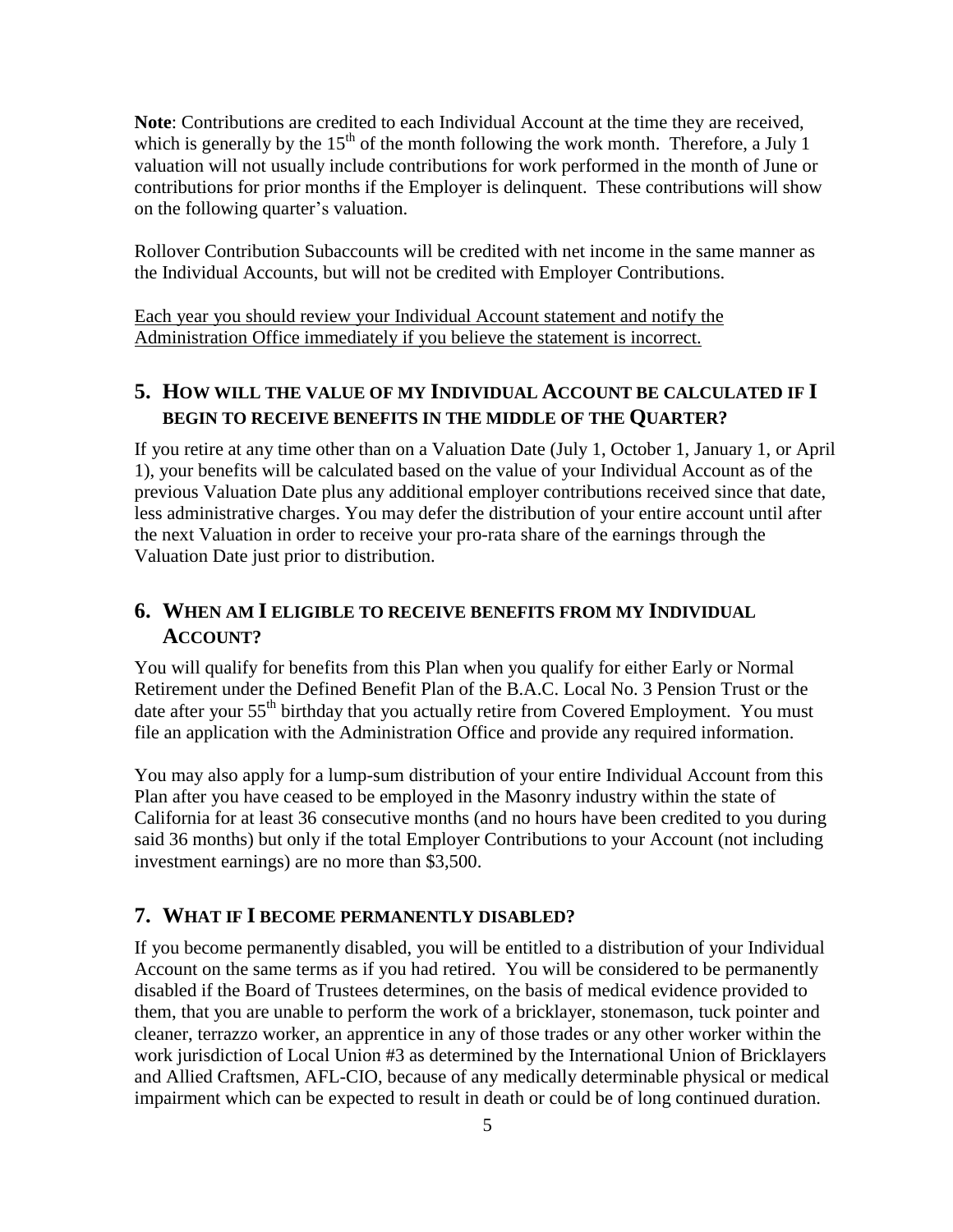Disability benefits attributable to hours worked on or after January 1, 2001 are paid in the form of a life annuity or monthly payments unless you have obtained and provided a copy of a Social Security disability award to the Plan or you have ceased all employment in the masonry industry, have applied for Social Security disability benefits, suffer from a terminal illness and your life expectancy is less than 12 months. If you elect the installment option, monthly payments must be between one percent and three percent of your account balance at the time of disability. Notwithstanding the above, effective July 1, 2012, disability benefits paid out of your profit sharing or rollover accounts will be paid in the form of a lump sum, unless you choose another form of payment.

#### **8. HOW IS MY BENEFIT PAID?**

If contributions were made to your money purchase contribution account (contributions made prior to July 1, 2012), they may be distributed differently than the balance in your profit sharing contribution account (contributions made on and after July 1, 2012) or your rollover contribution account. The following distribution rules apply to your various Plan accounts:

#### **Distribution Rules for your Money Purchase Contribution Account**

If you are **unmarried** (or have been married less than one year) when you qualify to receive the benefits in your money purchase contribution account, as described in Question 6 above, you may elect to receive your benefits either: 1) as a life annuity; or 2) in monthly payments over a period of years; or 3) in a lump sum. You must make this election in writing on a form provided by the Administration Office. If you do not make an election you will receive a life annuity.

If you have been **married** for at least one year at the time benefit payments commence, the automatic form of your benefit will be a 50% Joint & Survivor annuity. Under this form, an insurance contract will be purchased with the assets in your money purchase contribution account, which will make monthly payments to you for your life and continue to make payments to your spouse for the remainder of his/her life at 50% of the amount paid while you were living.

You may reject this 50% Joint & Survivor form of benefit and elect a lump sum payment, single life annuity, or monthly payments over a period of years only if your spouse consents in writing, on a form provided by the Plan and witnessed by a Plan representative or a Notary Public, to the alternate form of payment. This election must be made in the 180-day election period prior to the date of payment from the Plan.

Alternatively, you can elect a 75% joint and survivor annuity, which provides your spouse with a survivor benefit equal to 75% of the amount paid to you while you were living. This form of payment does not require spousal consent.

#### **Distribution Rules for your Profit Sharing and Rollover Contribution Accounts**

Your profit sharing contribution account and your rollover contribution account will be paid in the form of a lump sum, unless you make an election to receive your benefits either: 1) as a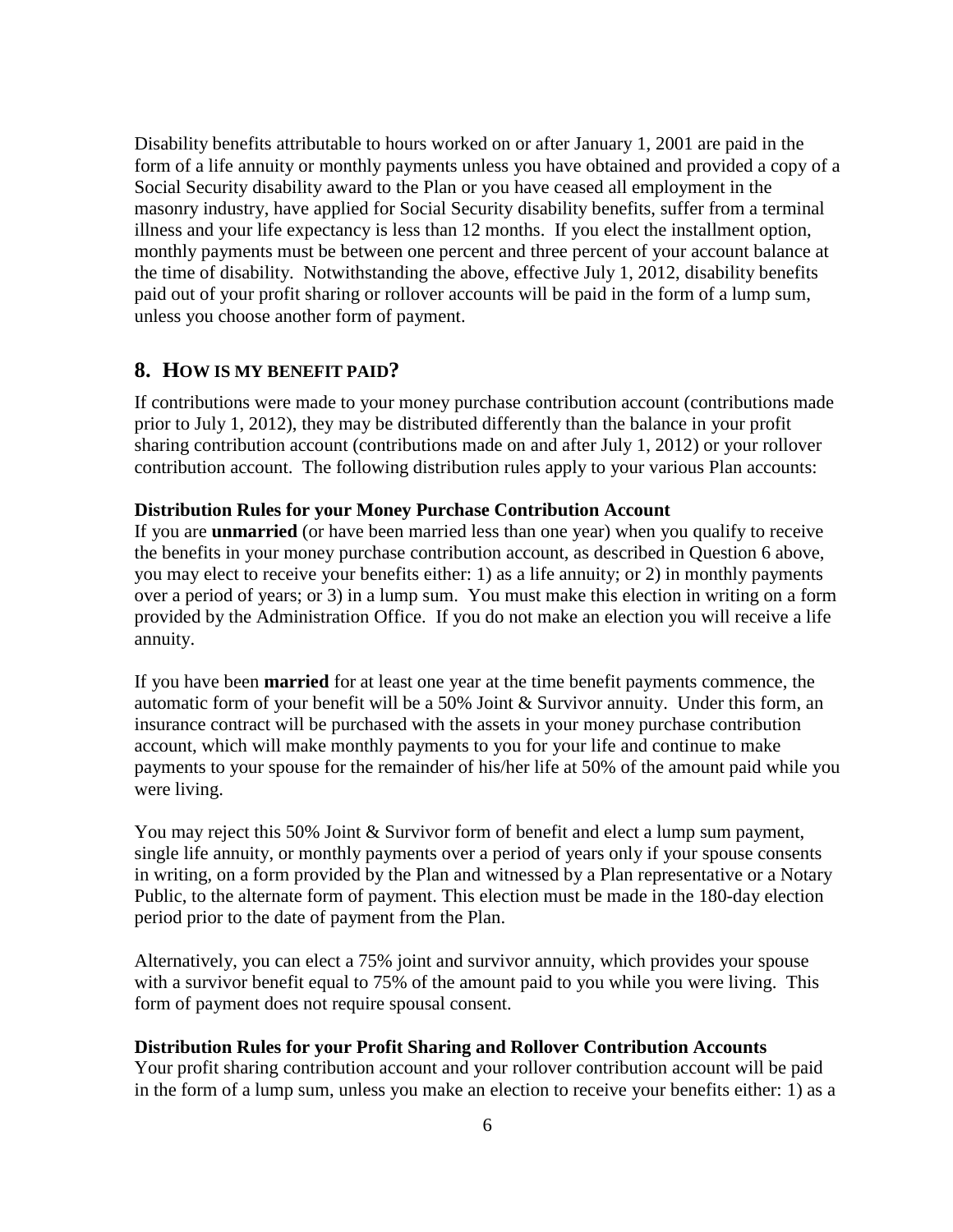life annuity; or 2) in monthly payments over a period of years; or 3) in a 50% or 75% joint and survivor annuity with your spouse.

#### **Distribution Rules for all your Accounts**

If the Administration Office is not able to locate you when you are entitled to a distribution of benefits, it may hire a private service to search for you, and any additional costs will be deducted from your account balance.

**Note:** If the value of your Individual Account is \$5,000 or less, the automatic form of distribution will be in a lump sum.

# **9. WHAT HAPPENS TO THE ASSETS IN MY INDIVIDUAL ACCOUNT IF I DIE PRIOR TO RETIREMENT?**

If you should die before a distribution of your interest in the Plan has commenced, your legal spouse to whom you have been married at least one year at the time of your death will be entitled to the value of your Individual Account as of the most recent Valuation Date plus any employer contributions received since that date.

If the value of your money purchase contribution account is greater than \$5,000, this benefit will be paid in the form of a life annuity unless your spouse elects, in writing and within 90 days of the date of your death, to receive a lump sum benefit. However, if prior to your death, your spouse had waived, in writing on a form witnessed by a Plan representative or Notary Public, his/her right to participate in your benefits, then your benefits will be paid to your designated beneficiary who is other than your spouse. Your profit sharing and rollover account balances are payable to your beneficiary in the form of a lump sum.

If you are not married or you have been married less than one year on the date of your death, then your Individual Account will be paid to your designated beneficiary in a lump sum or in monthly payments over a period of years certain not to exceed the life expectancy of the designated beneficiary. If there is no living spouse or designated beneficiary, distribution will be made to the first following eligible survivor: your children, grandchildren, parents, brothers and sisters or executors or administrators of your estate.

# **10. CAN I MAKE ADDITIONAL CONTRIBUTIONS TO MY INDIVIDUAL ACCOUNT IN ADDITION TO THE MONEY CONTRIBUTED BY MY EMPLOYER?**

No.

## **11. CAN I BORROW ANY OF THE MONEY IN MY INDIVIDUAL ACCOUNT?**

Yes! This Plan is intended to assist you in meeting your financial needs after you have retired. However, the Trustees understand that there can be circumstances where the assets you accumulate in this Plan may be necessary to meet extraordinary financial need while you are still in the work force. Therefore, if you are an active Participant in the Plan, you may borrow a portion of your account balance under the rules outlined below.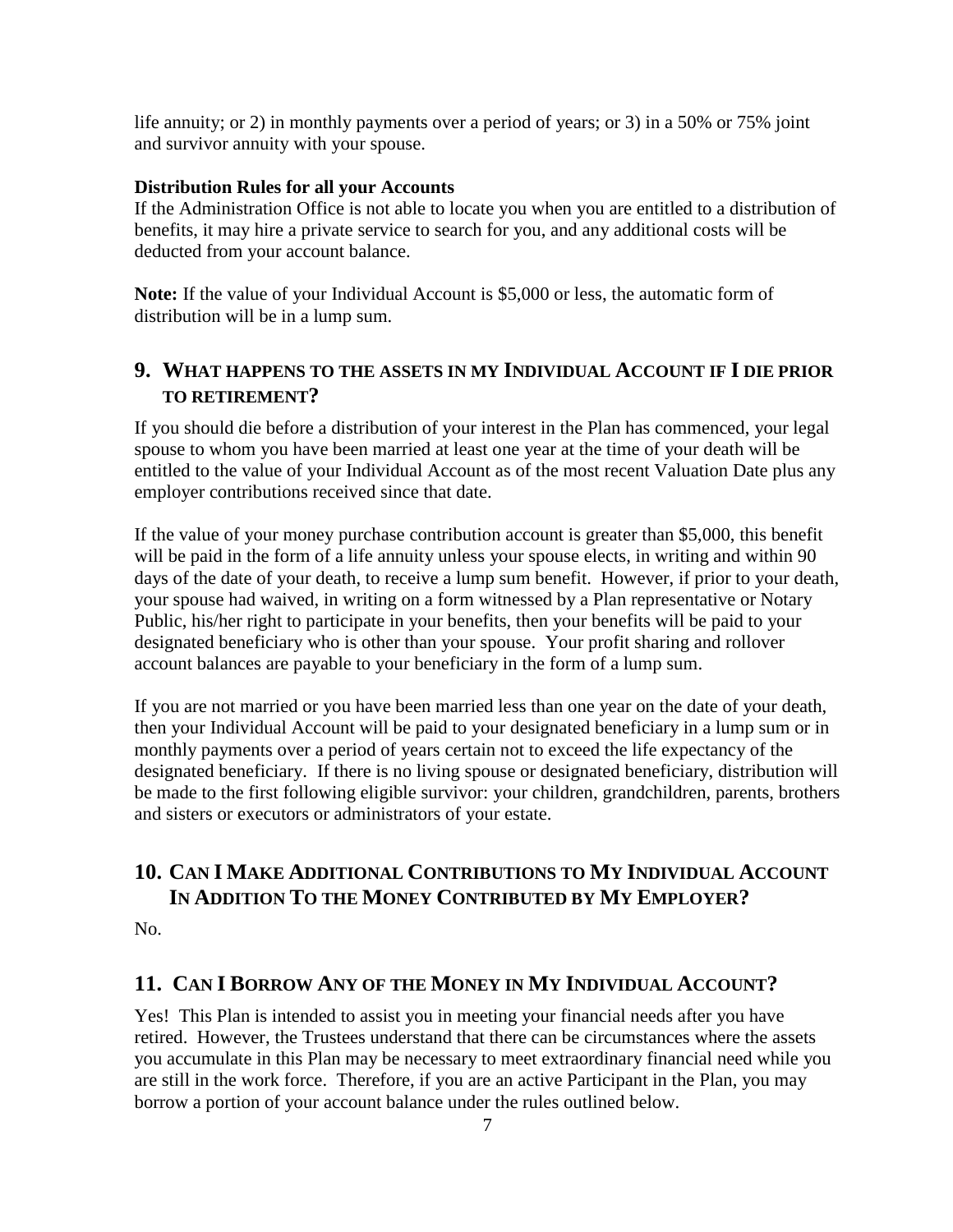#### **Amount of Loan**

You may borrow up to 50% of the amount in your account as of the last valuation, or \$50,000, whichever is less. If you had a prior loan outstanding at any time during the 12 months preceding the effective date of the new loan, the \$50,000 limit is reduced by your highest outstanding loan balance during the 12-month period. The minimum loan amount is \$1,000.

## **Participants Ineligible for Loans**

You may **not** request a loan if:

- a. you have not worked in Covered Employment during the 24 months preceding the requested loan date; or
- b. you work for an employer who is not signatory to the bargaining agreement with B.A.C. Local No. 3; or
- c. you have retired; or
- d. your account balance was less than \$2,500 at the most recent valuation.

#### **Purpose of Loan**

You may only request a loan for the purchase of a principal residence.

#### **Conditions Applicable to the Loan Program**

- a. The maximum term of any loan is twenty (20) years. The Trustees have absolute discretion to determine the term of each loan.
- b. Loans must be adequately secured, generally by the remaining amount in your Individual Account. You will be required to sign a promissory note for the amount of the loan, including interest.
- c. If you are married, your spouse must provide written consent to the loan.
- d. Interest charges shall be equitably determined by the Plan in light of prevailing rates for commercial loans.
- e. You will be charged a processing fee for the loan. This is currently \$120 per year for the duration of the loan (or \$10 per month) and is subject to change. In addition there is a one-time loan setup fee of \$100.
- f. In determining whether to approve any loan, the Trustees shall consider the "credit-worthiness" of the Participant, including such things as: income, assets, outstanding debt, past repayment record, and credit reports. The Trustees have absolute discretion to approve or deny each loan request so long as they do so on an equitable basis. You will be charged a credit check fee regardless of whether or not your loan is approved.
- g. Repayment shall be in equal monthly installments, fully amortized, with no final "balloon" payment. The amount of the loan, including outstanding interest, shall not participate in the earnings of the Trust allocated at each Valuation Date.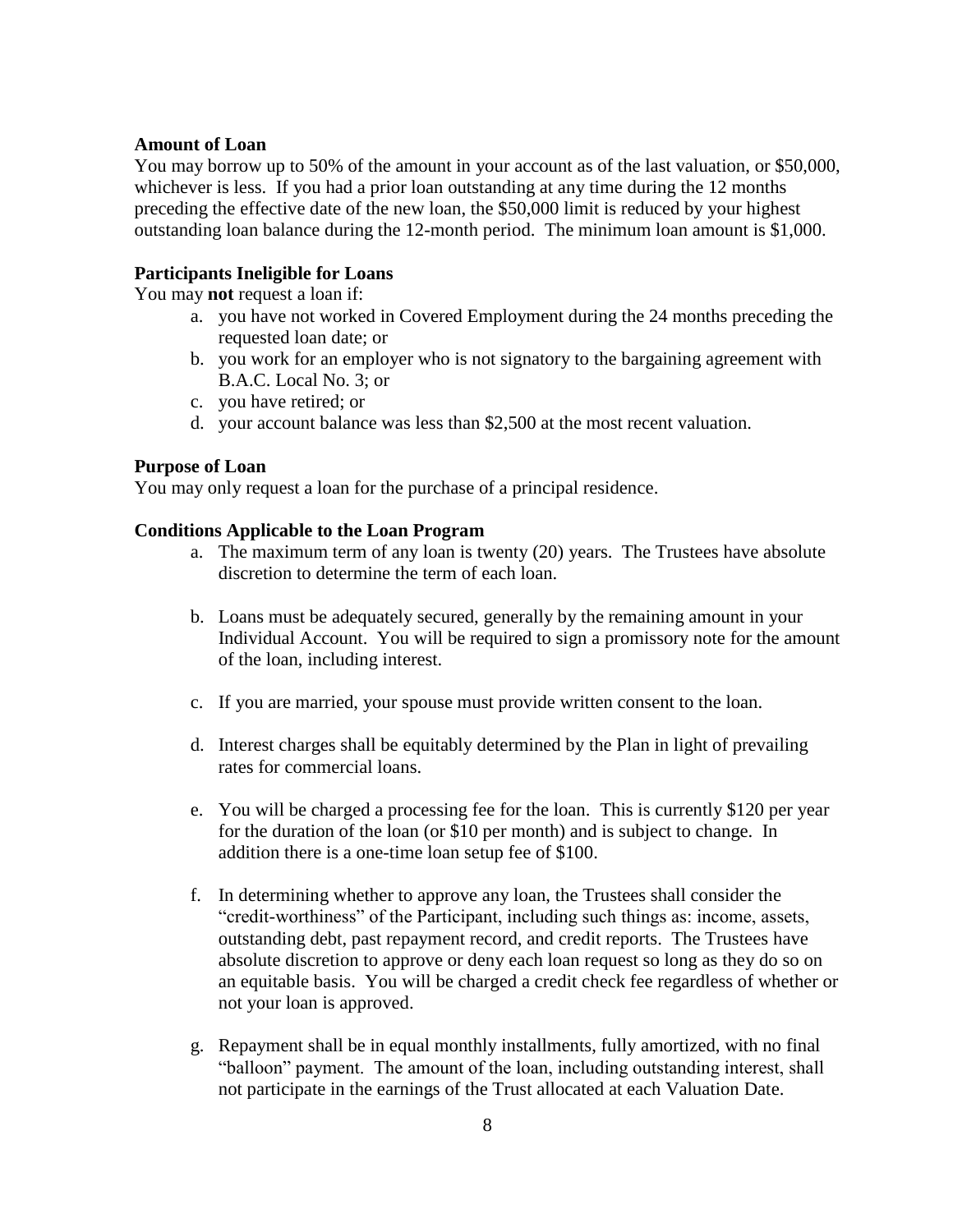- h. Delinquent payments will be charged a fee, which is currently \$25 per delinquency for payments that are more than 15 days late. This fee is subject to change. This delinquency fee will be deducted from your Individual Account. If any payment becomes 90 days delinquent the Trustees may require that the entire loan become payable immediately.
- i. You are not required to make loan repayments while on military leave and this suspension will not be considered a distribution.
- j. In the event of the death of the Participant, the entire outstanding loan amount, including interest charges, shall be deducted from the Participant's Account prior to any distribution to his beneficiary.

## **Loans in Default**

A loan will be deemed in default if a payment remains delinquent on the last day of the calendar quarter following the calendar quarter in which the payment was due. If a loan is determined to be in default, the Trustees shall charge the Participant's Individual Account with the balance of the loan, including any outstanding interest and any costs associated with the default, such as attorney's fees. The outstanding amount of the loan will be reported to the Internal Revenue Service as a deemed distribution in the year of default. The loan shall continue to be an obligation of the Participant until it is repaid or distributed.

## **12. DO I PAY INCOME TAX ON MY PENSION?**

Yes. All benefits you receive from this Plan, including disability benefits, are taxable income to you. Certain lump-sum payments are subject to mandatory 20% withholding for federal income tax.

## **13. MAY I ASSIGN MY BENEFITS TO ANOTHER PARTY?**

No. The only exception is in the case of a Qualified Domestic Relations Order in a divorce proceeding.

# **14. HOW DO I MAINTAIN MY STATUS IN THE PLAN WHEN I WORK OUTSIDE THE JURISDICTION OF B.A.C. LOCAL NO. 3?**

The Plan has established "reciprocity agreements" with other Bricklayers and Allied Crafts Plans. When you work outside the jurisdiction of Local Union No. 3, you should inquire whether such an agreement is in effect. In this case, if you have designated B.A.C. Local 3 as your Home Trust, contributions made on your behalf will be automatically forwarded to this Trust Fund. Monies received from a reciprocal Plan will be credited to your Individual Account on a dollar for dollar basis. You must make written application at the Union Hall designating B.A.C. Local No. 3 as your Home Trust.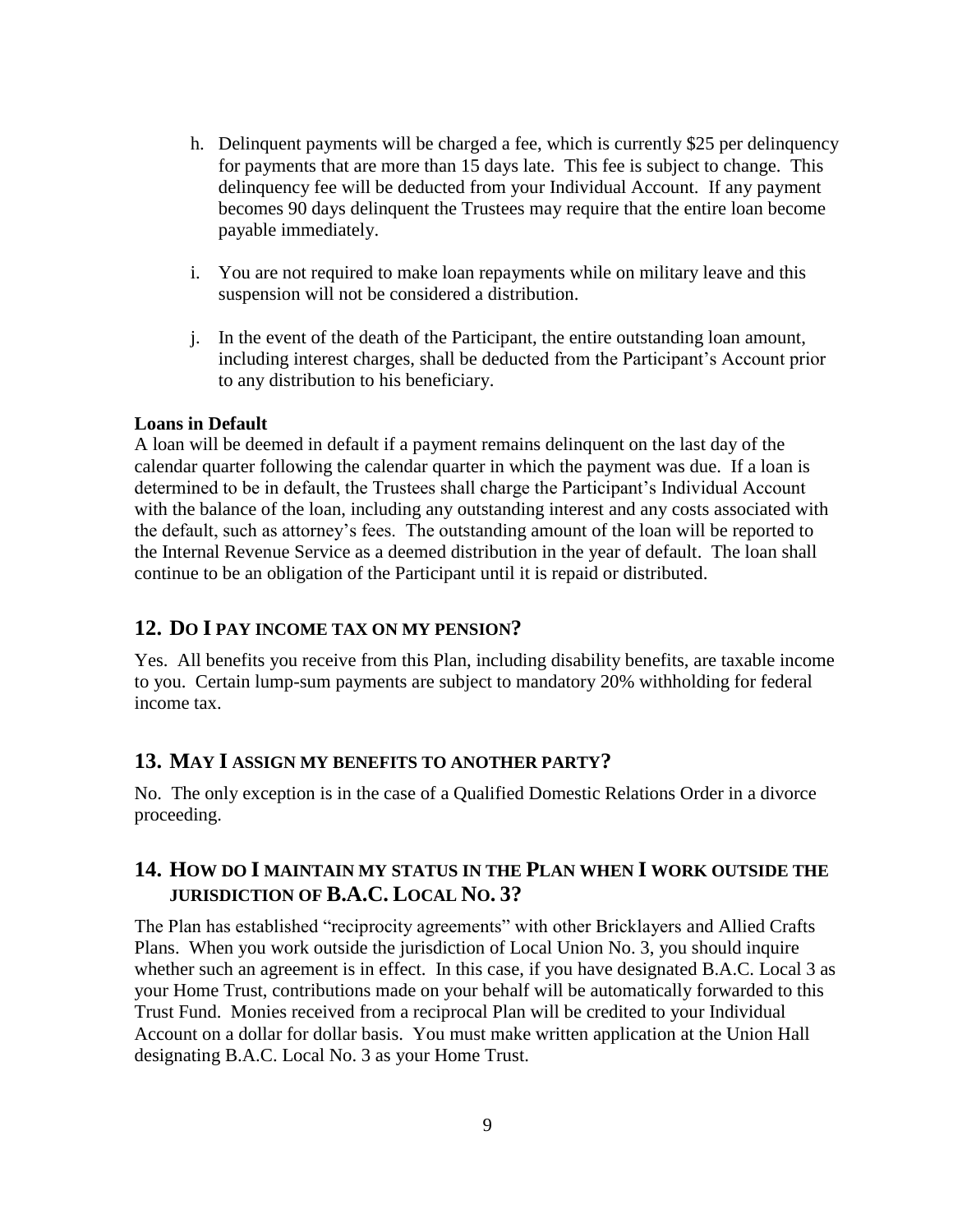## **15. CAN THE PLAN BE TERMINATED?**

The Board of Trustees intends this Plan to continue indefinitely; however, they reserve the right, subject to the provisions of the Trust Agreement and the Collective Bargaining Agreements, to terminate the Plan. In the event of Plan termination or discontinuance of Employer Contributions, each Participant shall be entitled to his/her proportional share of the Plan assets. No Plan assets shall revert back to contributing Employers.

# **16. HOW DO I GET FURTHER INFORMATION ABOUT THE PLAN OR AN APPLICATION FOR BENEFITS?**

When you want to apply for a distribution of your Account you must contact the Administration Office at the address below. Your surviving spouse or other beneficiary who is entitled to a Qualified Pre-Retirement Survivor Annuity ("QPSA") or other benefit must also apply "to receive benefits." Address your request to the Administration Office:

> B.A.C. Local No. 3 c/o BeneSys Administrators P.O. Box 1607 San Ramon, CA 94583

Your application for a distribution of your benefits cannot be approved and payments will not begin until you have completed all of the forms provided by the Administration Office. The Board of Trustees reserves the right to recover any amount of benefits paid in reliance on material information provided by the Participant or beneficiary if such information is false.

# **GENERAL PROVISIONS**

#### **DESIGNATION OF BENEFICIARY**

If you are legally married, your spouse is your automatic beneficiary unless he/she waives his/her rights in writing on a form witnessed by a Plan representative or Notary Public. You should also designate a secondary beneficiary. If you are unmarried, you should designate both a primary and a secondary beneficiary.

#### **EFFECT OF DIVORCE ON YOUR BENEFITS**

If your marriage ends in divorce, your spouse's designation as automatic beneficiary is automatically revoked. You and your spouse may agree to divide your pension benefits as part of your marital property settlement. If your former spouse is to receive any part of your pension, you must obtain a court order called a Qualified Domestic Relations Order ("QDRO"). The Plan reviews all court orders concerning your pension to determine if they are qualified under the law. The Plan does not examine the fairness of your property settlement. You and your spouse are each responsible for protecting your own interests when you agree to any QDRO. Benefit payments to your former spouse under a marital property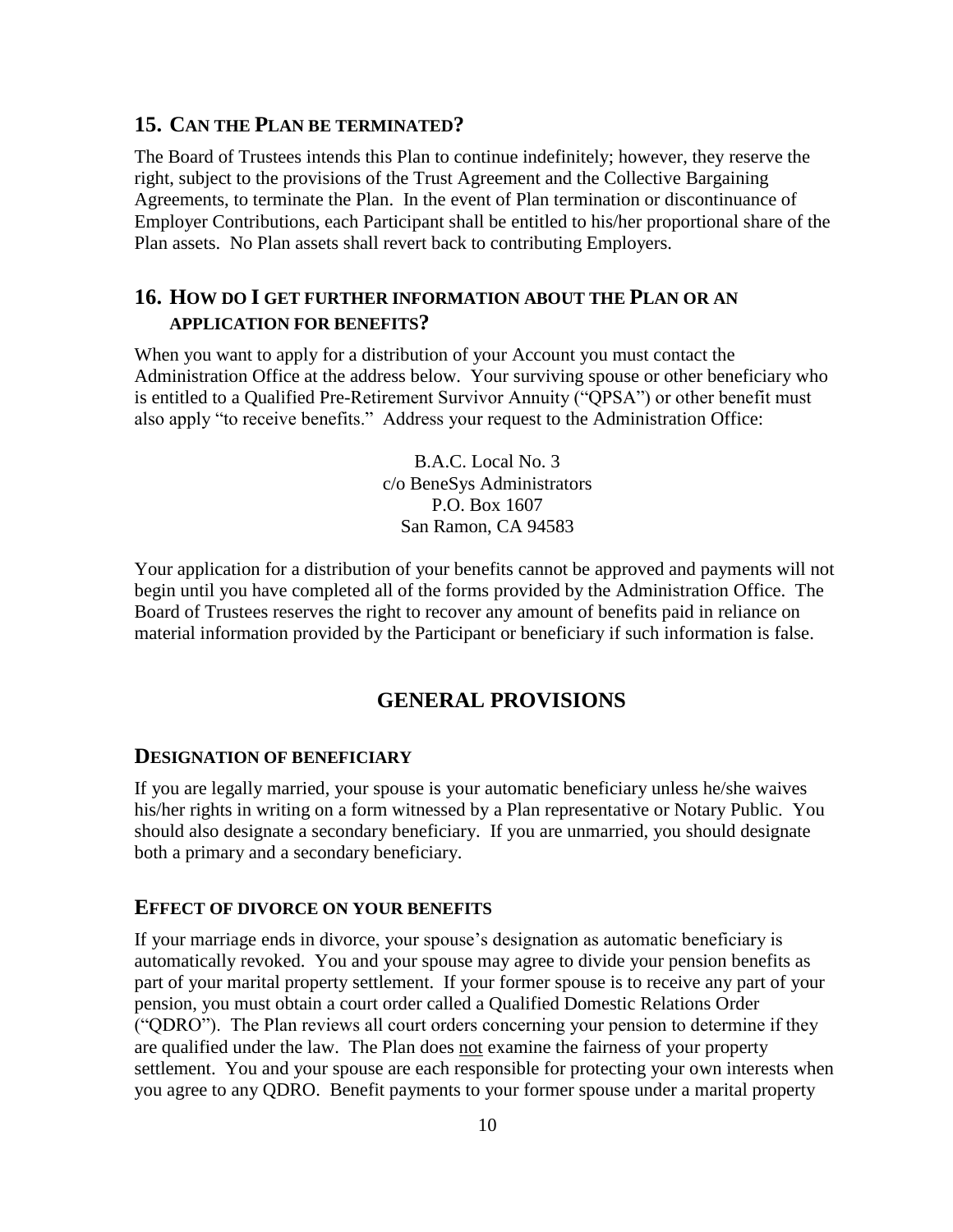settlement cannot begin until the earliest date you would be eligible to receive a distribution from the Plan. You can receive, without charge, a copy of the Plan's QDRO procedures from the Administration Office.

## **RETURN TO COVERED EMPLOYMENT AFTER RETIREMENT**

The following rules affect your benefits if you return to work in the Masonry Industry anywhere in the state of California in any trade or craft in which you were employed while covered under this Plan.

- a. If you are receiving **monthly installment benefits** your benefits will be suspended in any month in which you engage in such employment for 40 or more hours. You should advise the Administration Office 15 days prior to the commencement of such employment. If you are requested to certify that you have not engaged in such employment and you fail to provide the requested information, your benefits will be suspended until you provide the information requested. You will be notified prior to the suspension and advised of the reason for this action.
- b. If you received the entire value of your Individual Account in a **lump sum at the time you retired**, you will not be entitled to receive distribution of any amounts accumulated in a new Account due to your return to Covered Employment until you reach age 62 and have again retired or until you are determined to be permanently disabled if earlier.

## **MILITARY SERVICE**

If you join one of the branches of the armed services of the United States or are called up for temporary military service, you should advise the Administration Office prior to your departure. If your service qualifies within the meaning of the Uniformed Services Employment and Reemployment Rights Act of 1994 or any similar law, upon your return to Covered Employment your Individual Account will be credited with contributions based on the contributions you earned during the 12 months immediately prior to your period of qualified military service.

#### **LIMITATION ON BENEFITS**

Under the rules of Section 415 of the Internal Revenue Code, there are certain limitations on the maximum amount of benefits you may receive from related pension plans. There are limitations on the Defined Benefit Plan and limitations on the Defined Contribution Plan. If you think these limitations may apply to you, you should discuss the matter with the Plan Administration Office and your tax advisor.

#### **DIRECT ROLLOVER OF BENEFITS TO ANOTHER QUALIFIED PENSION PLAN**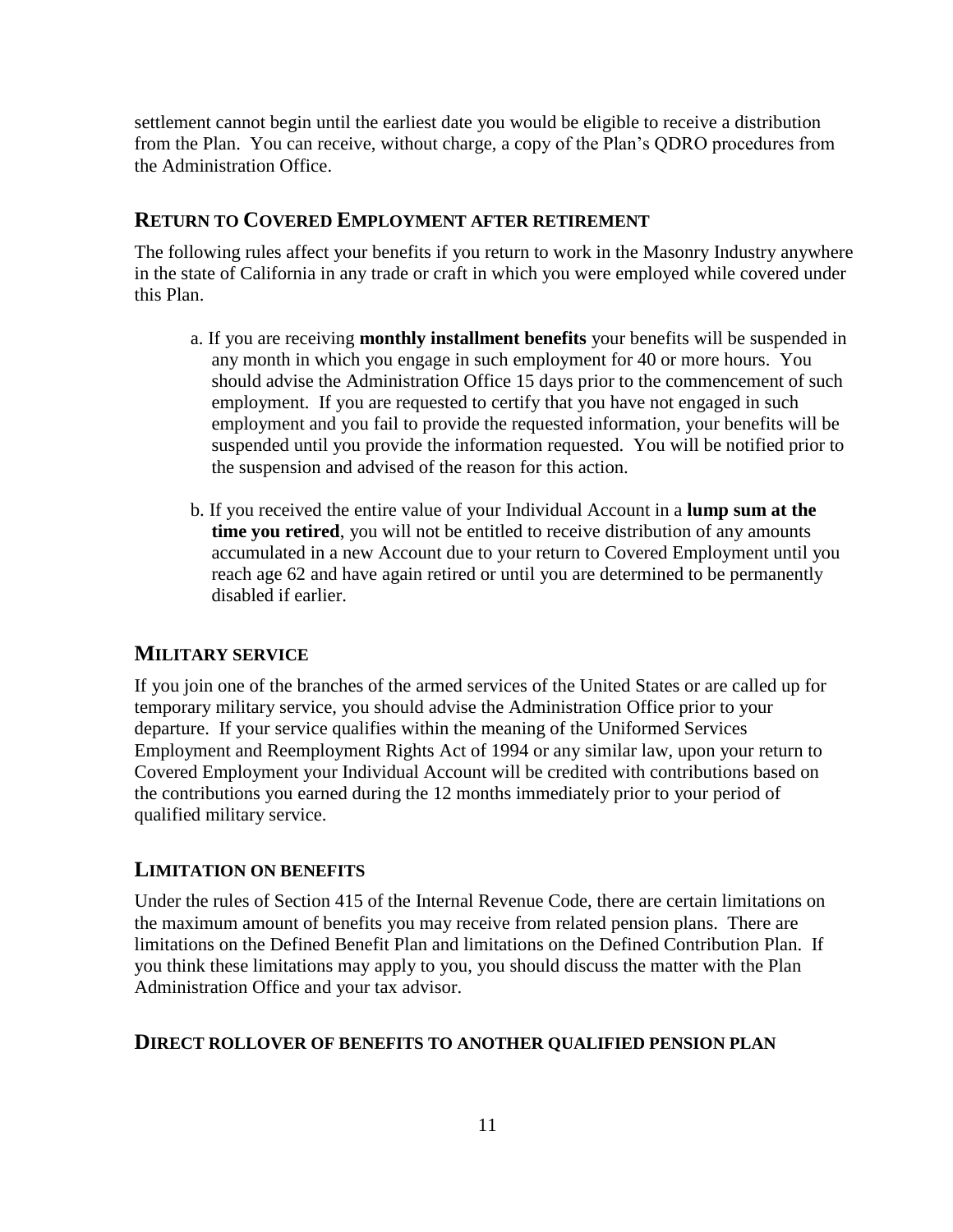Distributions from your Individual Account may be eligible to be "rolled over" to another Qualified Plan or an Individual Retirement Account. In addition, your surviving spouse is permitted to roll over his or her benefit.

An Eligible Rollover Distribution is any distribution of all or any portion of the balance of the benefits of a Participant that is payable over less than ten years and was not due to the Participant's attainment of age 70  $\frac{1}{2}$ . If you would like to defer the payment of benefits directly to you, and therefore defer the taxation of those benefits, you need to provide the Administration Office with information regarding the retirement vehicle to which you would like to have your benefits rolled over.

In addition, you may be able to roll your account balance into a Roth IRA, provided you meet the applicable statutory requirements for such a rollover. Please consult your tax advisor if you are interested in this type of rollover.

# **DIRECT ROLLOVER INTO THE PLAN**

The Plan may accept a direct trustee-to-trustee transfer of your account from another qualified defined contribution plan subject to certain requirements. Should you be interested in such a rollover, please contact the Administration Office.

# **NON-SPOUSE ROLLOVER**

If you have a designated beneficiary who is not your spouse, then upon your death, this beneficiary may "roll over" the benefits he/she received from you into an inherited Individual Retirement Account upon approval of the Board of Trustees. This is permitted only if the rollover is done through trustee to trustee transfer and meets the requirement of an "Eligible Rollover Distribution" as defined above.

In addition, if you happen to die before distribution of benefits then your beneficiary must complete rollovers by a certain time. The rollover may be done under a five (5) year rule which requires that the rollover be completed within five (5) years of your death. Another option for your beneficiary is to follow the life expectancy rule, which means that the rollover must be completed within one (1) year of your death.

## **MINIMUM REQUIRED DISTRIBUTIONS**

Distribution of benefits to you must commence by the later of April 1 of the calendar year following the year you attain age 70 ½ or when you stop working. However, if you are a 5% owner of a contributing Employer you must begin receiving distributions no later than April 1 following the calendar year in which you attain age 70 ½, regardless of whether you continue to work.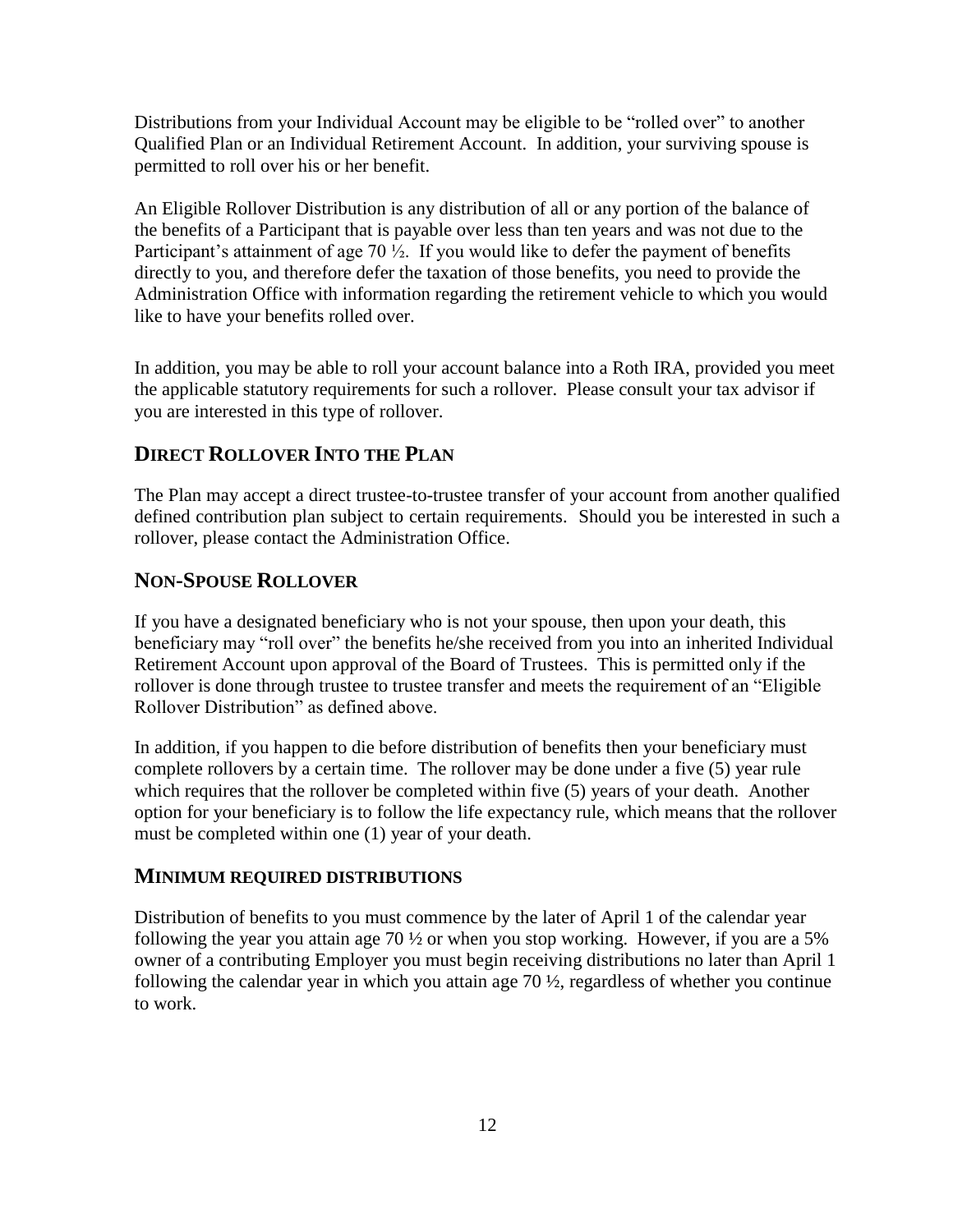## **INTER-PLAN TRANSFERS**

The Trustees may approve a transfer of your entire account balance to another defined contribution plan if that plan has executed an inter-plan transfer agreement with the Plan. You must apply for such a transfer in writing and the transfer must be made in accordance with the terms of the inter-plan transfer agreement.

## **CLAIMS AND APPEALS PROCEDURES**

You will be notified of a denial of benefits within 90 days after you filed your claim. If the Board cannot make a decision within that time frame, you will be notified of an extension of time of up to 90 days. The extension notice will indicate the circumstances requiring an extension and the date you can expect a decision.

The following rules describe the procedure to appeal from actions of the Administration Office and from actions of the Board of Trustees.

**1. Right of Appeal.** If your claim for benefits has been denied in whole or in part by the Administration Office or by action of the Board of Trustees, you or your authorized representative may appeal from such denial by submitting a written request for review.

- **a. Contents of Appeal.** The request for review must be in writing and must state in clear and concise terms the reason(s) you disagree with the denial. As part of the appeal procedure, you or your authorized representative may review all documents pertinent to your claim.
- **b. Deadline for Appeal.** The appeal must be received by the Administration Office within 60 days after receipt of the written notice of denial. Failure to submit a written request for review within 60 days after the initial denial of the claim constitutes a waiver of your right to review.
- **c. Deadline for Submitting Additional Information.** The Board will allow you to amend or supplement your appeal at any time before the Board makes its decision. If you need additional time to perfect your appeal, you may ask the Board to defer making a decision. The Board will grant all requests for additional time that are received before the Board makes its decision. Once the Board's decision is made, you may not reopen your appeal unless the Board determines that you are offering new information that could not have been obtained before the decision on your appeal was made.
- **d. Hearing on Appeal.** Decisions on appeals normally are based on a written record without oral testimony. The Board will authorize a hearing only if you or your authorized representative submits a written request for such a procedure, and the Board determines that a hearing would be of assistance in its deliberation. A hearing may be conducted by the full Board, by a subcommittee of the Board, or by an authorized representative of the Board.
- **e. Decision on Appeal.** The decision on your appeal will be made as promptly as possible. The decision may be made by the full Board or by an authorized subcommittee or other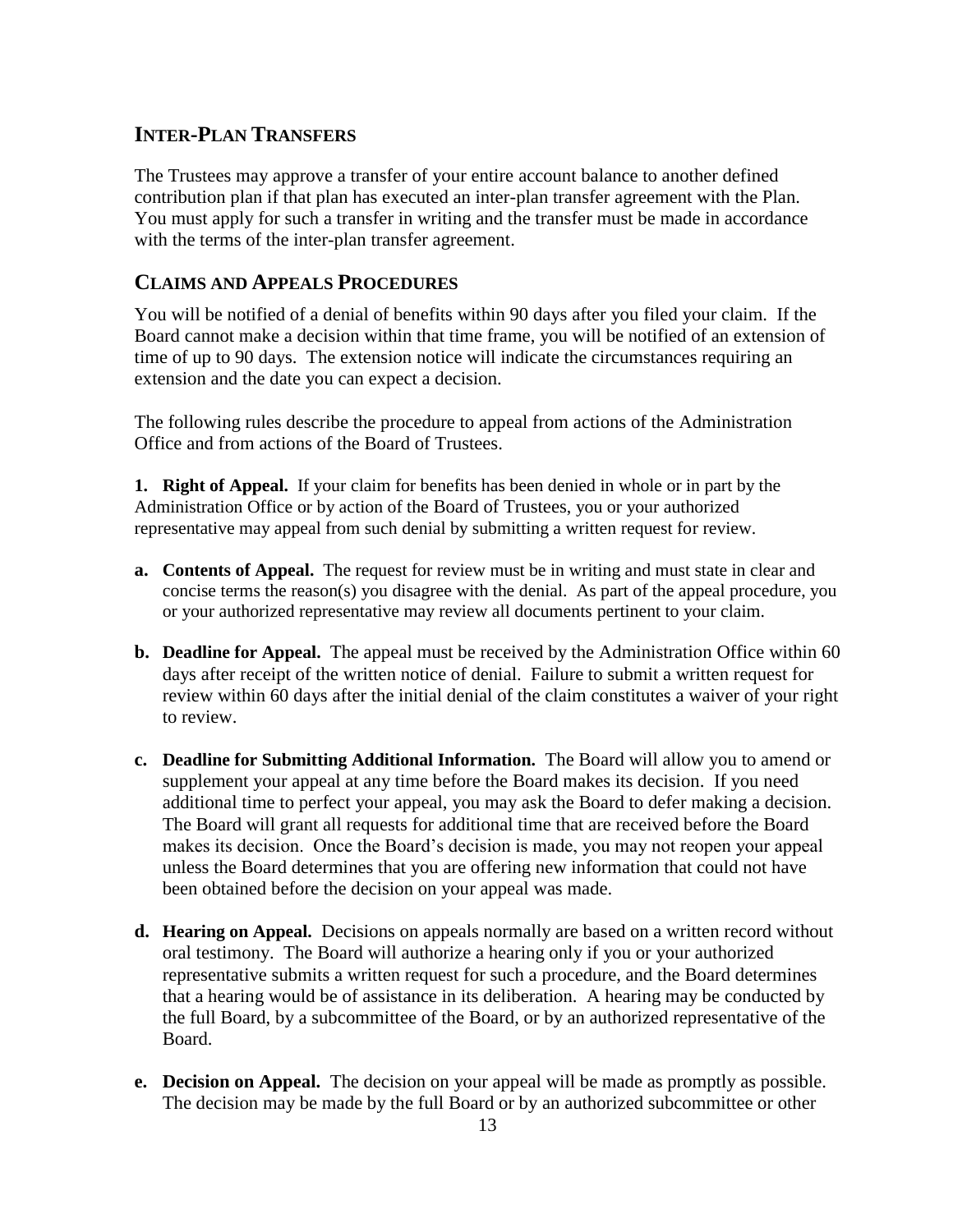representative of the Board. If the appeal is denied, you will receive a written notice of the denial, explaining the reasons for the denial and the specific Plan provisions on which it was based.

- **f. Claims for Disability Benefits**.The rules above apply to claims for disability benefits subject to the following changes:
	- **1.** You will be notified if your claim for disability benefits has been denied within 45 days after you filed your claim. If the Board cannot make a decision within that time frame, you will be notified of an extension of time of up to 60 days. If the Board needs additional information from you to make its decision, the notice of the need for an extension will list the needed information. You will have 45 days to provide such information to the Board.
	- **2.** If your claim for disability benefits is denied, you or your authorized representative may appeal the denial within 180 days of notice of the denial. A decision on appeal will be made within the time limits outlined in section (e) above.

**2. Board's Discretionary Authority.** The Board has full discretionary authority to interpret the Plan and Trust Agreement and all other governing documents, and to decide all factual questions incident to your appeal. This authority may be delegated to an authorized representative or representatives of the Board.

**3. Your Benefit Rights are based on the Plan's Governing Documents as interpreted by the Board of Trustees.** No employee, dependent, beneficiary or other person shall have any right or claim to benefits under the Plan except as specified in the rules and regulations of the Board, or in policies or contracts approved by the Board of Trustees. Any dispute as to eligibility, type, amount or duration of benefits, and any other right or claim to payments from Plan assets shall be resolved by the Board of Trustees under and pursuant to the Plan and the Trust Agreement.

**4. Legal Actions.** No action may be brought to enforce any right under the Plan until a claim therefor has been submitted to and determined by the Board of Trustees. The decision of the Board is final and binding upon all parties, and is subject to judicial review only for abuse of discretion. No legal action may be brought against the Plan more than 2 years after denial of the claim.

## **TRUSTEES' RIGHT TO AMEND THE PLAN**

It is intended that this Plan shall continue indefinitely. However, the Board of Trustees reserves the right to amend the Plan at any time, provided no such amendment shall reduce the interest of any Participant which is then vested, or divert any portion of the Plan assets to any purpose other than the payment of retirement benefits to Plan Participants and their beneficiaries.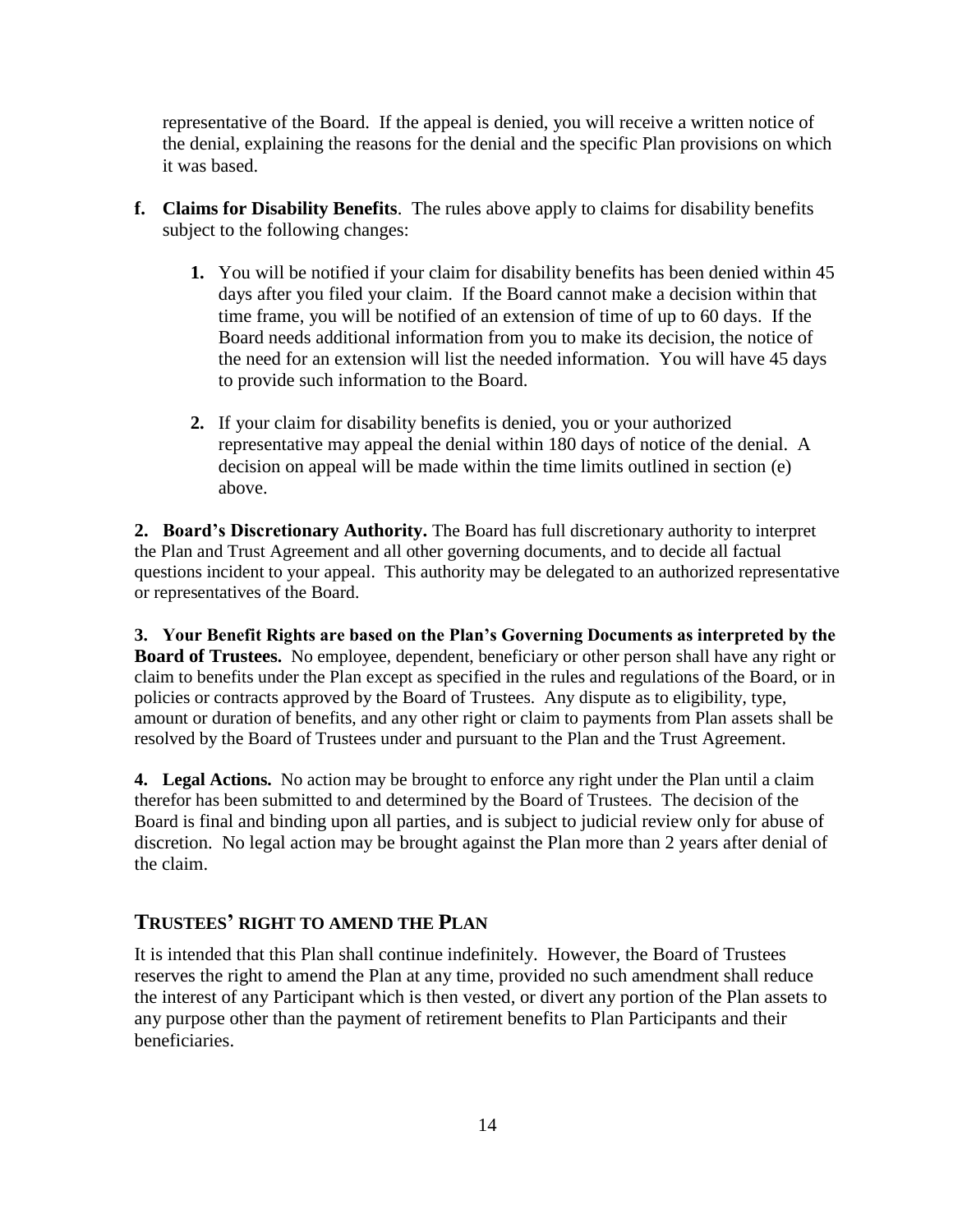# **STATEMENT OF ERISA RIGHTS**

As a participant in the B.A.C. Local No. 3 Defined Contribution Pension Plan you are entitled to certain rights and protections under the Employee Retirement Income Security Act of 1974 (ERISA). ERISA provides that all plan participants shall be entitled to:

## **Receive Information About Your Plan and Benefits**

Examine, without charge, at the plan administrator's office and at other specified locations, such as worksites and union halls, all documents governing the plan, including insurance contracts and collective bargaining agreements, and a copy of the latest annual report (Form 5500 Series) filed by the plan with the U.S. Department of Labor and available at the Public Disclosure Room of the Employee Benefits Security Administration.

Obtain, upon written request to the plan administrator, copies of documents governing the operation of the plan, including insurance contracts and collective bargaining agreements, and copies of the latest annual report (Form 5500 Series) and updated summary plan description. The administrator may make a reasonable charge for the copies.

Receive a summary of the plan's annual financial report. The plan administrator is required by law to furnish each participant with a copy of this summary annual report.

Obtain a statement telling you whether you have a right to receive a pension at normal retirement age and if so, what your benefits would be at normal retirement age if you stop working under the plan now. If you do not have a right to a pension, the statement will tell you how many more years you have to work to get a right to a pension. This statement must be requested in writing and is not required to be given more than once every 12 months. The plan must provide the statement free of charge.

## **Prudent Actions by Plan Fiduciaries**

In addition to creating rights for plan participants ERISA imposes duties upon the people who are responsible for the operation of the employee benefit plan. The people who operate your plan, called "fiduciaries" of the plan, have a duty to do so prudently and in the interest of you and other plan participants and beneficiaries. No one, including your employer, your union, or any other person, may fire you or otherwise discriminate against you in any way to prevent you from obtaining a pension benefit or exercising your rights under ERISA.

## **Enforce Your Rights**

If your claim for a pension benefit is denied in whole or in part you have a right to know why this was done, to obtain copies of documents relating to the decision without charge, and to appeal any denial, all within certain time schedules.

Under ERISA, there are steps you can take to enforce the above rights. For instance, if you request materials from the plan and do not receive them within 30 days, you may file suit in a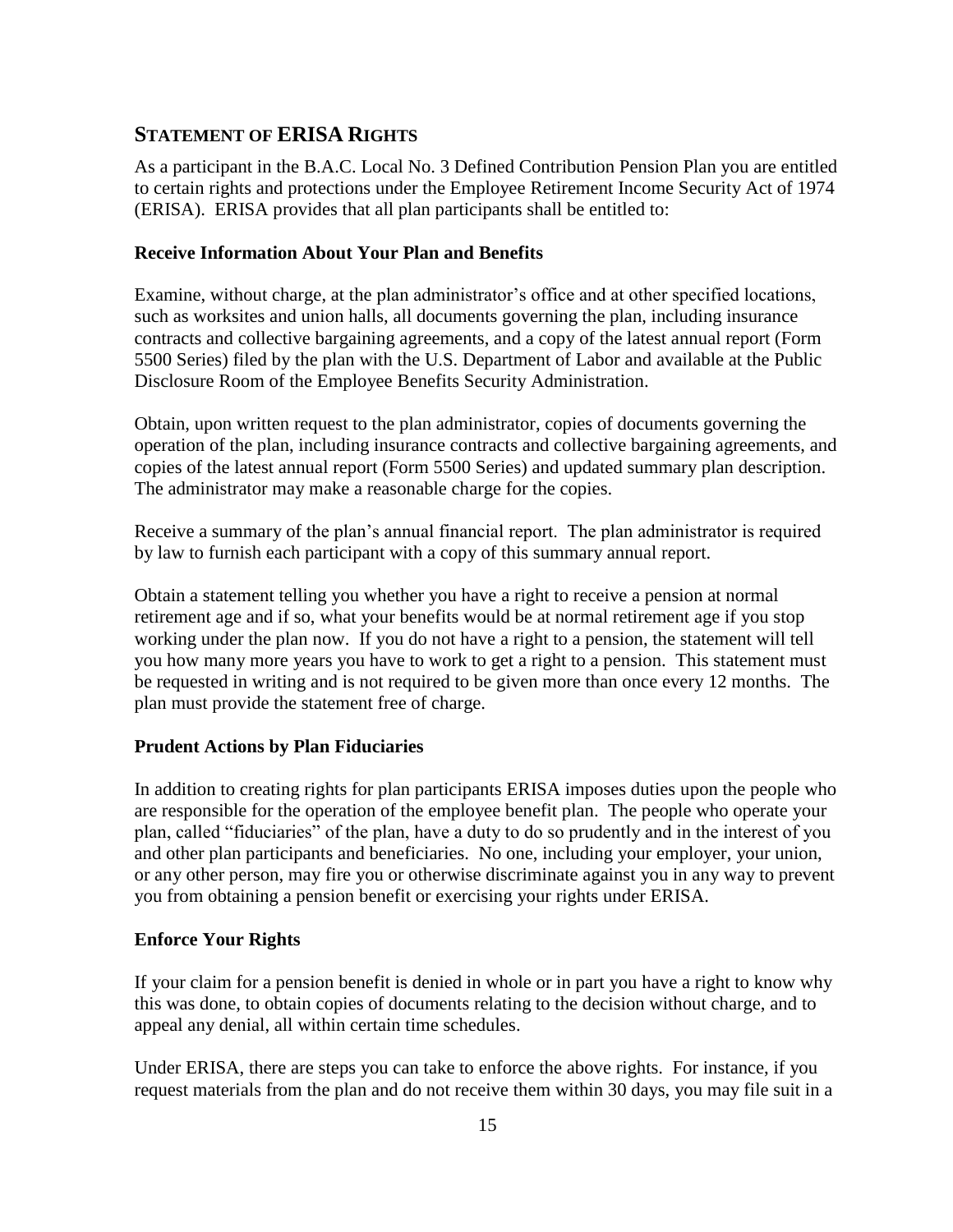Federal court. In such a case, the court may require the plan administrator to provide the materials and pay you up to \$110 a day until you receive the materials, unless the materials were not sent because of reasons beyond the control of the administrator. If you have a claim for benefits which is denied or ignored, in whole or in part, you may file suit in a state or Federal court. In addition, if you disagree with the plan's decision or lack thereof concerning the qualified status of a domestic relations order, you may file suit in Federal court. However, your right to sue may be limited if you have not exercised your right of appeal.

If it should happen that plan fiduciaries misuse the plan's money, or if you are discriminated against for asserting your rights, you may seek assistance from the U.S. Department of Labor, or you may file suit in a Federal court. The court will decide who should pay court costs and legal fees. If you are successful the court may order the person you have sued to pay these costs and fees. If you lose, the court may order you to pay these costs and fees, for example, if it finds your claim is frivolous.

#### **Assistance with Your Questions**

If you have any questions about your plan, you should contact the plan administrator. If you have any questions about this statement or about your rights under ERISA, or if you need assistance in obtaining documents from the plan administrator, you should contact the nearest office of the Employee Benefits Security Administration, U.S. Department of Labor, listed in your telephone directory or the Division of Technical Assistance and Inquiries, Employee Benefits Security Administration, U.S. Department of Labor, 200 Constitution Avenue N.W., Washington, D.C. 20210. You may also obtain certain publications about your rights and responsibilities under ERISA by calling the publications hotline of the Employee Benefits Security Administration at 866-444-3272.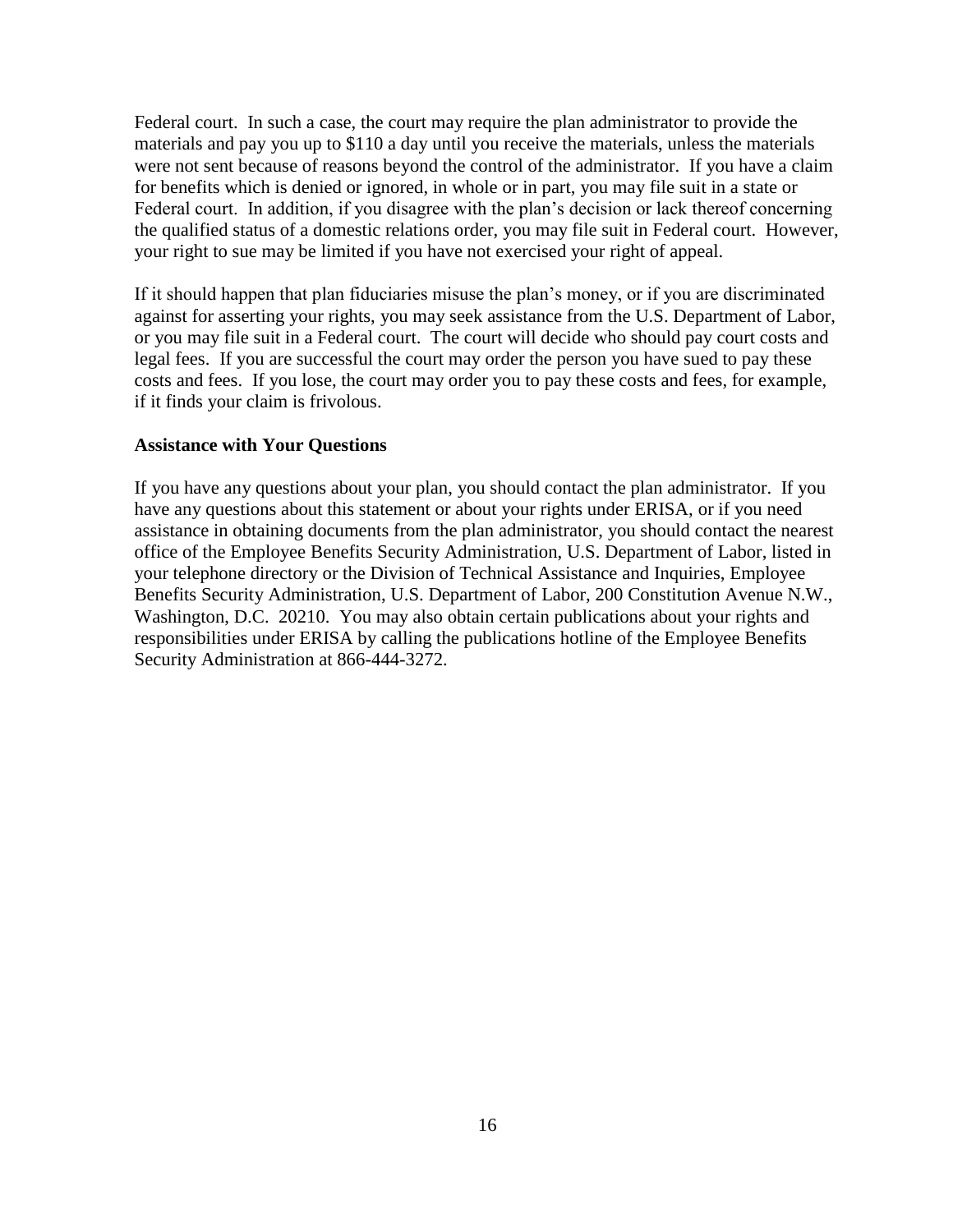# **EMPLOYEE RETIREMENT INCOME SECURITY ACT OF 1974**

Information require by Section 102(b) of ERISA

## **1. Plan Name:**

B.A.C. Local No. 3 Defined Contribution Pension Plan

## **2. Name, address and telephone number of the Joint Board of Trustees maintaining the Plan:**

Board of Trustees of the B.A.C. Local No. 3 Pension Trust Fund

## **3. Internal Revenue Service Plan Identification Number:**

Employer Identification Number (EIN) issued to the Board of Trustees: 90-0888690

The Plan number assigned by the Board of Trustees is: 002

## **4. Type of Plan**

Effective July 1, 2012, the Plan is a defined contribution, profit sharing plan. Prior to that date, the Plan was a defined contribution, money purchase pension plan.

## **5. Type of Plan Administration**

The Plan is administered by the Joint Board of Trustees with the assistance of Allied Administrators, a contract administrator.

#### **6. Name and address of the person designated as agent for the service of legal process:**

Lisa Schwantz Kraw Law Group 605 Ellis Street, Suite 200 Mountain View, CA 94043

Service of legal process may also be made upon the Board of Trustees at the Administration Office shown below or upon any individual Trustee.

#### **7. Name, address and telephone number of the Plan Administrator:**

The Board of Trustees is the Plan Administrator. The Board of Trustees has delegated the responsibility for the day-to-day administration of the Plan to BeneSys Administrators.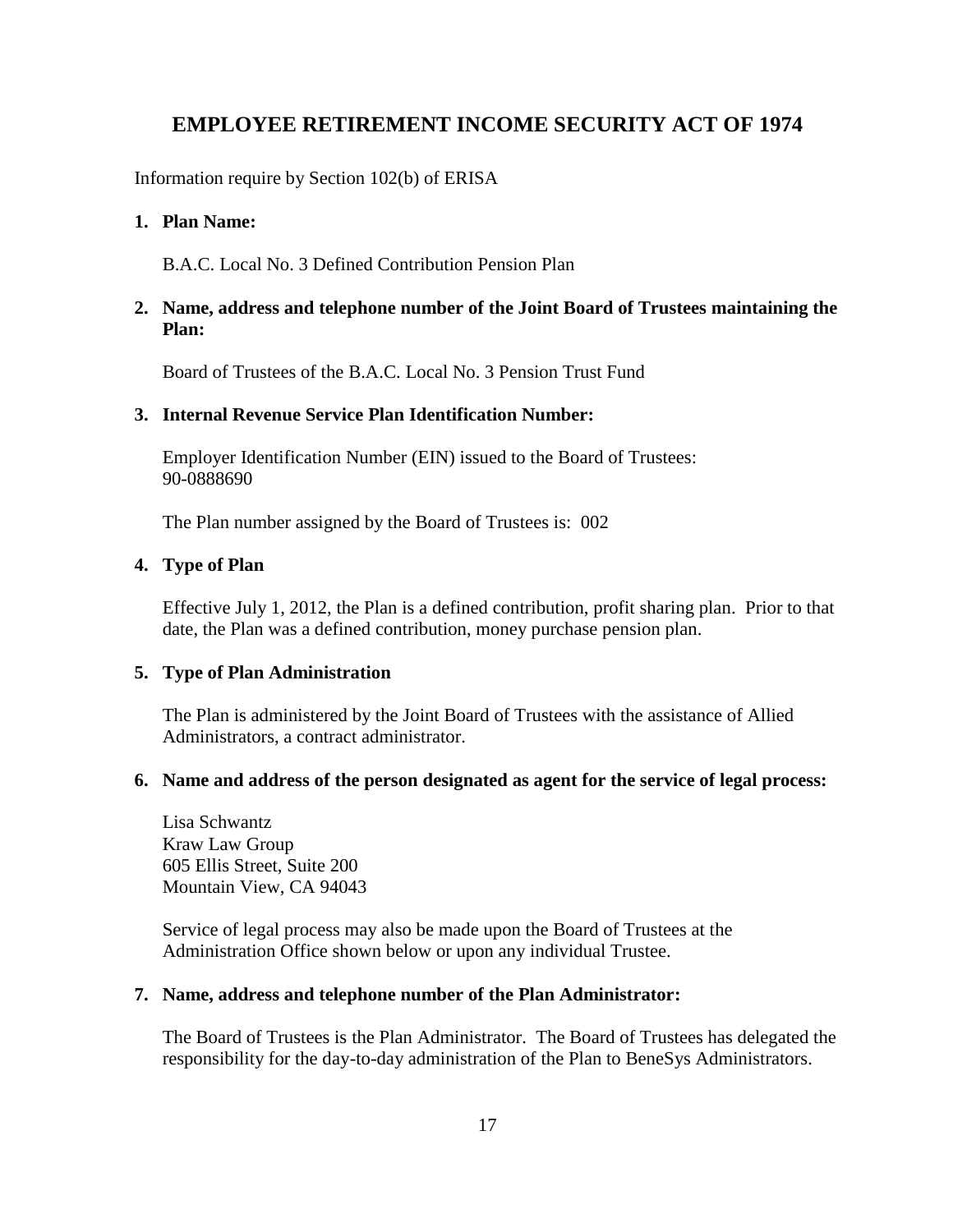## **8. Names and Addresses of the Trustees**:

| <b>Management Trustees</b> | <b>Labor Trustees</b>          |
|----------------------------|--------------------------------|
| <b>Ronald Bennett</b>      | Gary Peifer                    |
| $E & S$ Masonry            | B.A.C. Local No. 3             |
| 2882 Grove Way             | 2840 El Centro Road, Suite 105 |
| Castro Valley, CA 94546    | Sacramento, CA 95833           |
| <b>Jeff Barber</b>         | Dave Jackson                   |
| <b>Jackson Masonry</b>     | B.A.C. Local No. 3             |
| 5691 B. Power Inn Drive    | 10806 Bigge Street             |
| Sacramento, CA 95824       | San Leandro, CA 94577          |
| Elwood Smith               | Dave Danner                    |
| $E \& S$ Masonry           | B.A.C. Local No. 3             |
| 2882 Grove Way             | 10806 Bigge Street             |
| Castro Valley, CA 94546    | San Leandro, CA 94577          |
| <b>Randy Statham</b>       | <b>Troy Garland</b>            |
| P.T.S. Masonry, Inc.       | B.A.C. Local No. 3             |
| 7117 Tokay Avenue          | 10806 Bigge Street             |
| Sacramento, CA 95828       | San Leandro, CA 94577          |

#### **9. Collective Bargaining Agreements:**

Contributions to this Plan are made on behalf of each Employee in accordance with Collective Bargaining Agreements between the Employers and the Union. The Administration Office will provide, upon written request, a copy of the Collective Bargaining Agreements, which are also available for examination at the Plan Administration Office and certain other locations, such as the union hall. The Administration Office will also provide, upon written request, a complete list of the employers and employee organizations sponsoring the Plan, which list is also available for examination at the Plan Administration Office and at other specified locations, such as worksites and the union hall.

## **10. Source of financing for the Plan and identity of any organization through which benefits are provided:**

All contributions to the Plan are made by Employers in accordance with Collective Bargaining Agreements with Bricklayers and Allied Crafts Local No. 3. Benefits are provided directly from the Fund's assets, which are accumulated under the provisions of the Trust Agreement. Because this is a defined contribution plan, benefits are not insured under Title IV of ERISA.